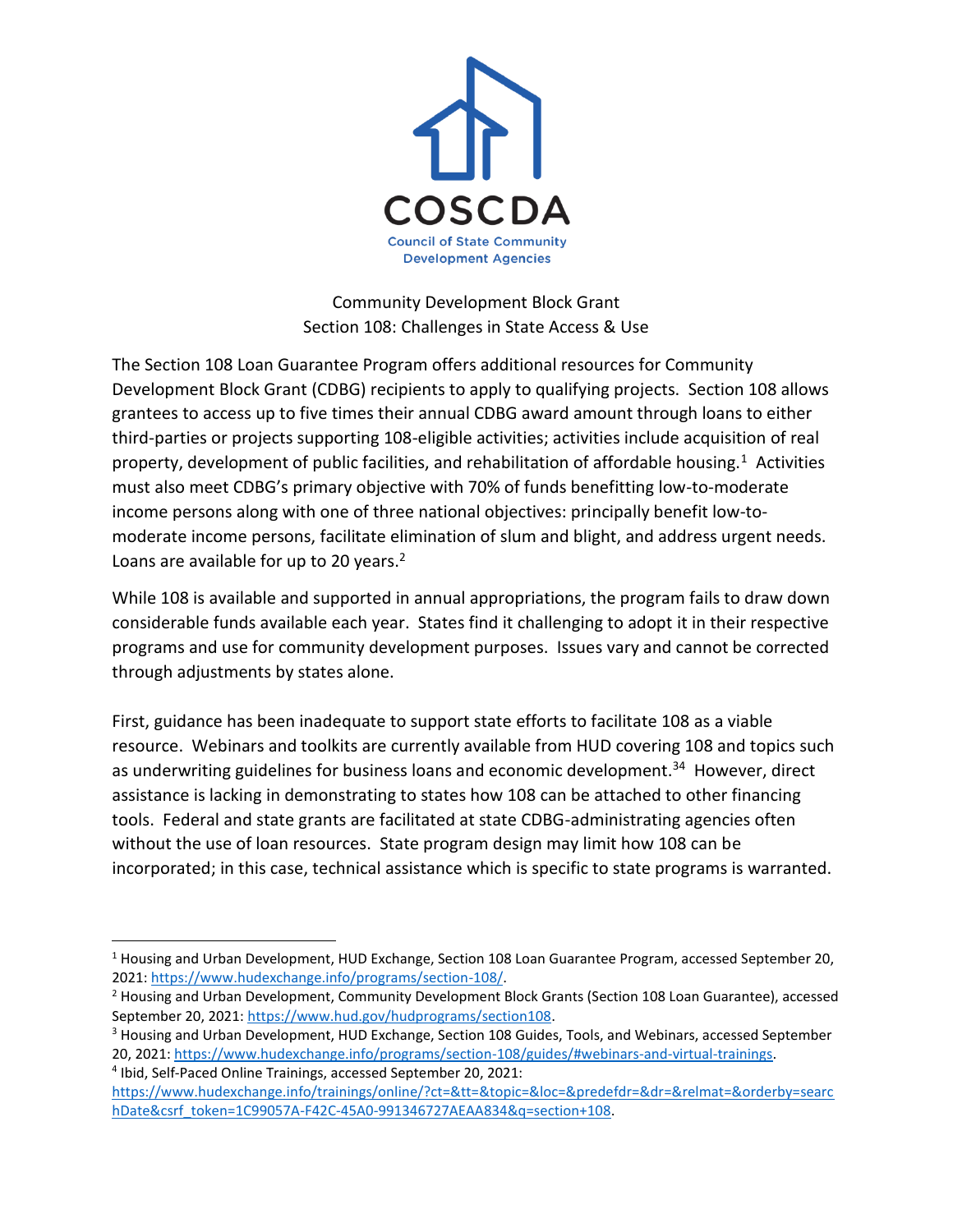Also, in reviewing available financing, project developers will assess options and determine how to proceed on an approach which is cost-effective and accommodates delivery timelines. Interest rates on Section 108 have been higher than other lending resources. At the same time, projects which receive 108 funds must meet a CDBG national objective. Other financing is often more appealing to developers which comes at a lower rate to borrow and without requirements involved with CDBG.

Further, states administer CDBG supporting projects and services in smaller jurisdictions in nonmetropolitan areas. States are allocated funds from HUD and act as the grantee. Once priority activities are determined, states direct funds to cities and counties which are the sub-grantees. States must ensure grant resources can be targeted across the state in a balanced manner.

Many obstacles exist in using Section 108 due to the state CDBG program structure. Since grantees must use current and future grant funds as collateral, states cannot justify risking grant funds available to communities all across the state to fund one or a handful of projects. Essentially, a state may want to fund a particular development using 108 but would need to put some or all of its grant award towards supporting one specific project in an individual locality. Additionally, states distribute CDBG grant funds through a transparent and established allocation method. The process ensures many localities have access to resources through routine funding cycles. However, if Section 108 were to be offered, states would be directing funds to developments on a much-more limited basis. This would likely involve restructuring their distribution method.

## **Solutions**

Changes can be accomplished to facilitate better use of Section 108 for states. An alternative requirement tied to CDBG's national objective may spur additional interest from developers. Currently, CDBG must principally benefit low-to-moderate persons and additionally meet one of three national objectives. However, certain flexibilities may reduce burdens involved in using funds through alternative requirements under 108 in meeting national objectives.

Additionally, the cost to borrow funding is too high for communities and developers to justify using 108. If lower interest rates can be obtained elsewhere, then the other financing options become the more financially-suitable route. If reduced rates could be secured, the product may be more attractive for community development.

States are also concerned in large part because using 108 for a project or set of projects would put their grant funds at risk. Grant awards to states are available to dozens or hundreds of individual communities. By offering 108 and directing funds to provide resources for a specific community, all others would need to agree to allow for this to occur. Other concerns include